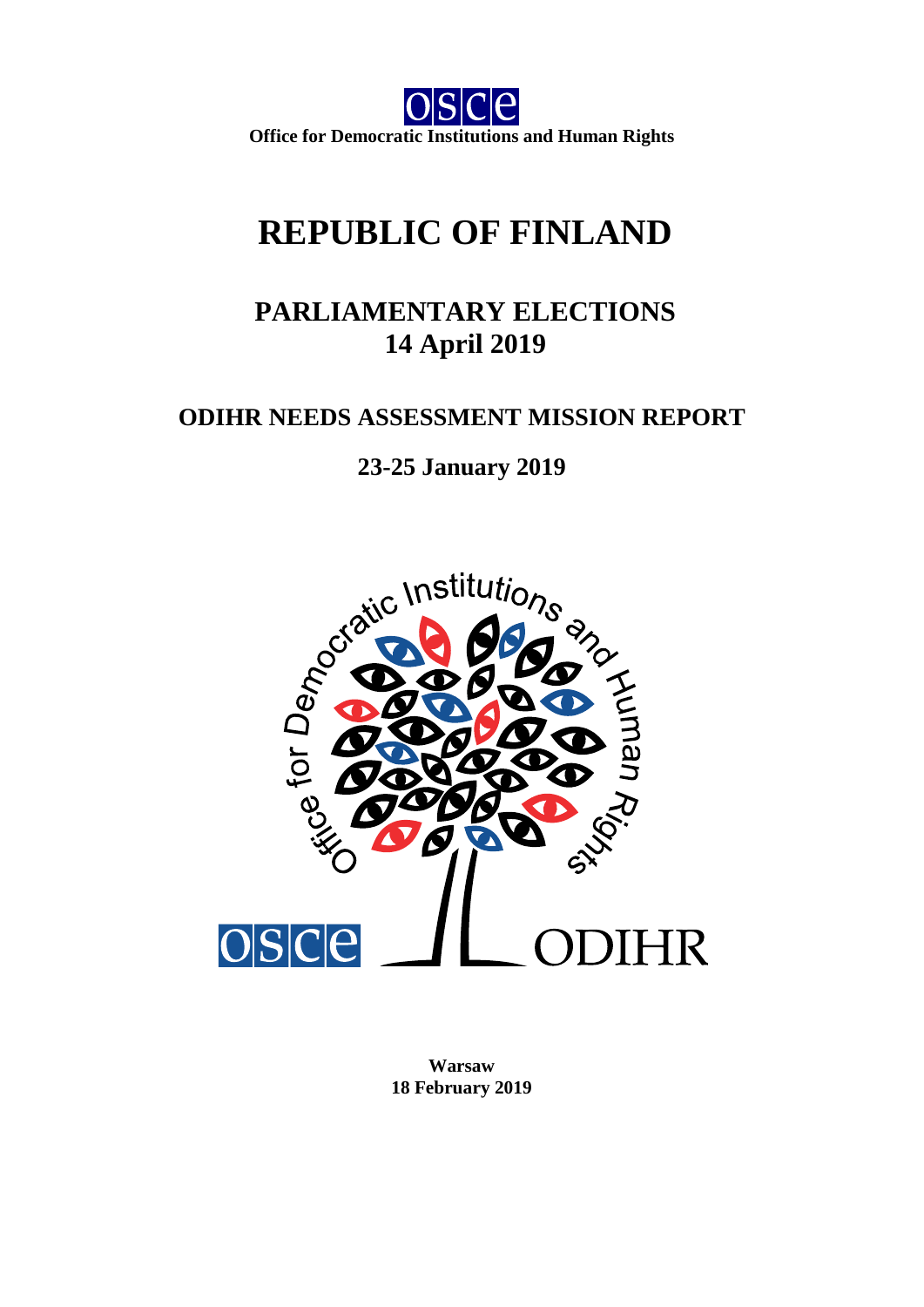### **TABLE OF CONTENTS**

| II.            |  |  |
|----------------|--|--|
|                |  |  |
| $\mathsf{A}$ . |  |  |
| $\mathbf{B}$ . |  |  |
| $\mathsf{C}$   |  |  |
| D              |  |  |
| $E_{\rm{m}}$   |  |  |
|                |  |  |
| G              |  |  |
|                |  |  |
|                |  |  |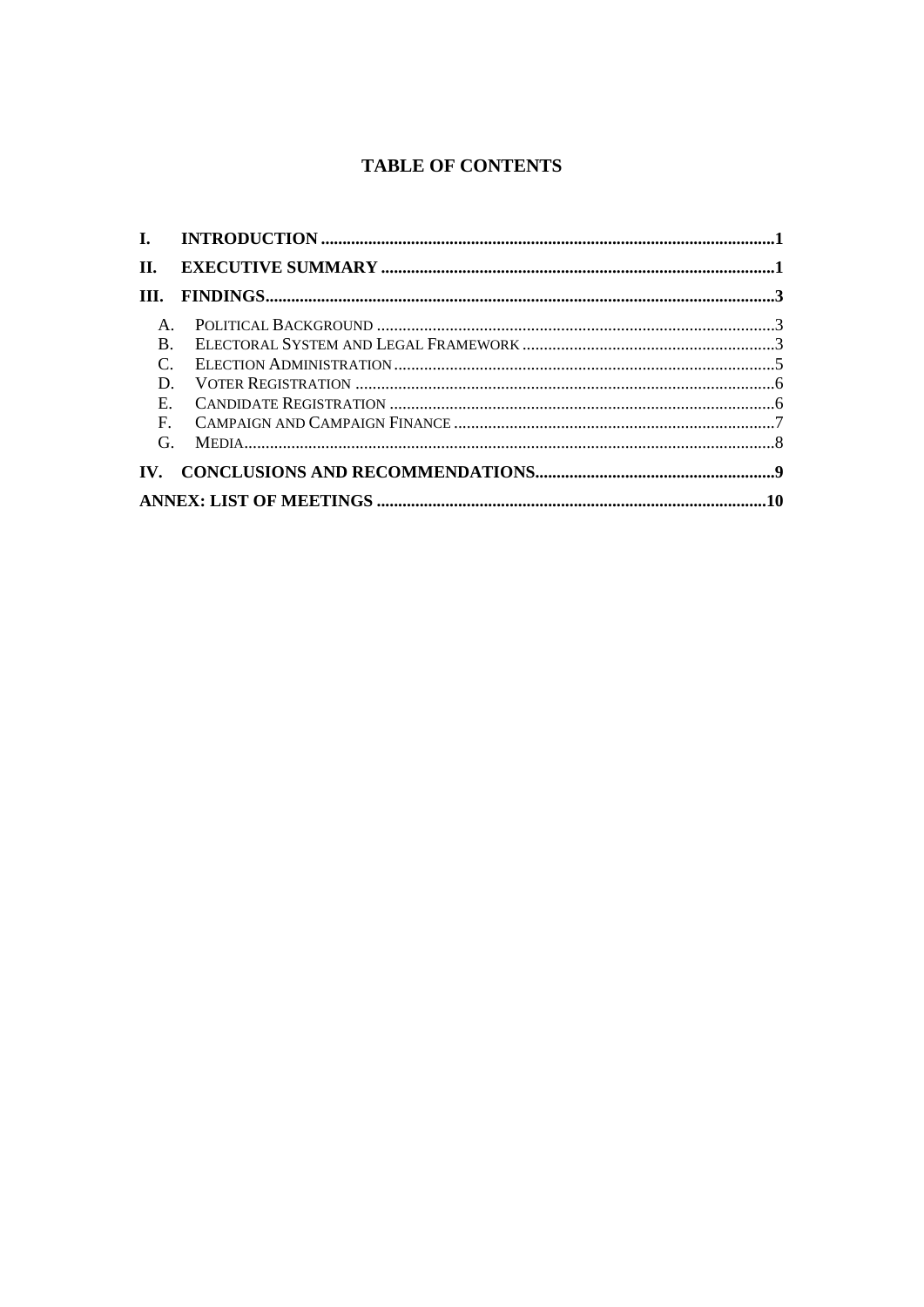#### **REPUBLIC OF FINLAND PARLIAMENTARY ELECTIONS 14 April 2019**

#### **ODIHR Needs Assessment Mission Report**

#### <span id="page-2-0"></span>**I. INTRODUCTION**

Following an invitation from the Permanent Delegation of Finland to the OSCE to observe the 14 April 2019 parliamentary elections and in accordance with its mandate, the OSCE Office for Democratic Institutions and Human Rights (ODIHR) undertook a Needs Assessment Mission (NAM) from 23 to 25 January. The NAM included Lusine Badalyan, ODIHR Senior Election Adviser, and Vladimir Misev, ODIHR Election Adviser.

The purpose of the mission was to assess the pre-election environment and preparations for the parliamentary elections. Based on this assessment, the NAM should recommend whether to deploy an ODIHR election-related activity for the forthcoming elections, and if so, what type of activity best meets the identified needs. Meetings were held with officials from the Ministry of Foreign Affairs, Ministry of Justice, the Supreme Administrative Court, the National Audit Office, the Population Register Centre, and the Council for Mass Media, as well as with representatives of political parties, media, and civil society. A list of meetings is included as an annex to this report.

ODIHR would like to thank the Ministry of Foreign Affairs for its assistance and co-operation in organizing the NAM. ODIHR would also like to thank all of its interlocutors for taking the time to meet with the NAM and to share their views.

#### <span id="page-2-1"></span>**II. EXECUTIVE SUMMARY**

Finland is a parliamentary republic with legislative powers vested in a unicameral parliament *(Eduskunta)* and with the president as the head of state. On 14 April, voters will elect 200 members of parliament for a 4-year term from 13 electoral districts. There is no legal threshold for entry into the parliament. Some ODIHR NAM interlocutors raised concerns regarding the significant differences between the number of mandates in different districts, resulting in disproportionate natural thresholds to enter the parliament that may undermine the equality of the vote.

The election legislation has remained essentially unchanged since the last parliamentary elections. The most recent changes introduced postal voting for Finnish citizens permanently living abroad. While the authorities took measures to implement some prior ODIHR recommendations, others such as ensuring more effective mechanisms for election dispute resolution as well as removing the restriction on the right to stand in elections for individuals holding military office remain to be addressed. All ODIHR NAM interlocutors expressed confidence in the electoral legal framework and its implementation.

The Ministry of Justice (MoJ) is the main election authority, which oversees the organization of elections and has overall responsibility for their conduct. Election-related tasks are shared with 13 District Electoral Committees, 317 Municipal Central Election Committees and 1,943 polling stations. The MOJ informed of efforts to facilitate voting for persons with disabilities by producing materials with voter information in Braille, sign language and easy-to-understand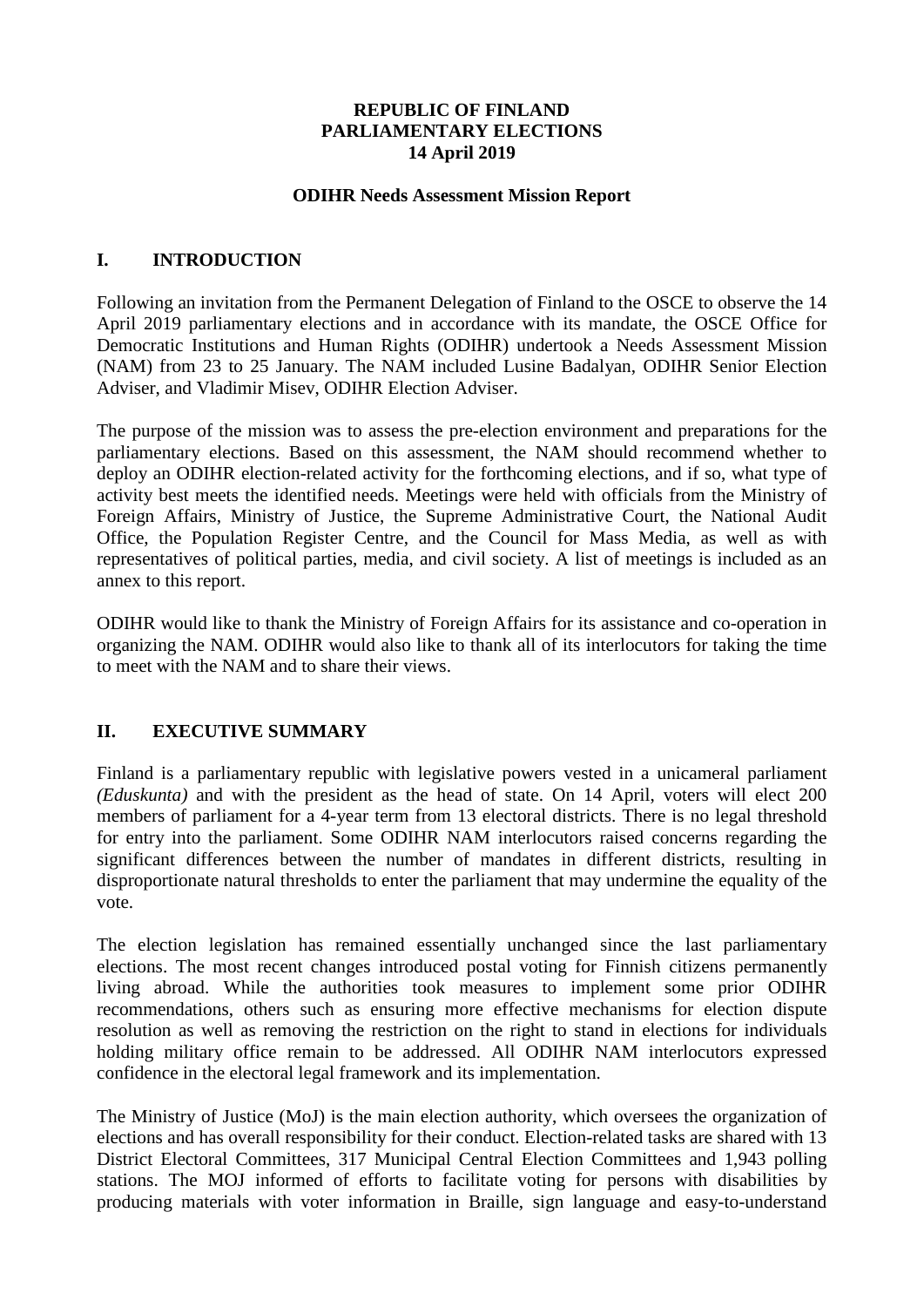language. All ODIHR NAM interlocutors expressed a high level of confidence in the integrity and impartiality of the election administration.

Citizens over 18 years of age are entitled to vote. Voter registration is passive and voter information is extracted from the Population Information System maintained by the Population Register Centre. The voter list is publicly available prior to elections and each voter can request corrections. There are some 4.4 million registered voters. ODIHR NAM interlocutors expressed full confidence in the voter list and the population and voter registration systems.

Candidates are nominated by political parties, registered with the MoJ, and by constituency associations formed by a minimum of 100 voters. Parties generally apply internal party policies to promote women and minority candidates. All political parties met with by the ODIHR NAM expressed full confidence in the inclusiveness of the candidate registration process.

The legislation does not envisage official campaign period. All political parties met with by the ODIHR NAM intend to campaign actively, including through online and social media, as well as to participate in debates organized by the public broadcaster. The campaign will likely focus on environmental and climate change topics, the ongoing social and healthcare reform, economic issues and migration policies.

Political parties are eligible for public funding proportionate to the number of seats in the parliament. In addition to the funding provided by the parties, election campaign activities can be funded from candidates' own resources, as well as loans and contributions received from individuals and legal entities. While there are no mandatory requirements for interim reporting, electoral contestants may choose to voluntarily report, a practice that is gradually implemented by many candidates. Some ODIHR NAM interlocutors noted that the introduction of a requirement to open separate bank account for campaign purposes might increase the transparency of the process. Elected contestants have to submit reports on campaign income and expenditure to the National Audit Office, which is tasked with oversight of political party and campaign finance. Most of the ODIHR NAM interlocutors were supportive of the current campaign finance legislation and opined that the transparency was ensured.

The media landscape is pluralistic and offers diverse range of views through a variety of outlets. Internet popularity is growing and most of media outlets present their information online. The public broadcaster, YLE (*Yleisradio)* plays an important role in providing political information to all voters. YLE plans to organize a number of electoral programmes to give all contestants equitable conditions for campaigning as well as various television debates with the participation of parliamentary and non-parliamentary parties. The Council for Mass Media considers complaints on breaches of professional ethics and promotes good professional practice and freedom of speech. All ODIHR NAM interlocutors expressed overall confidence in the impartiality of the public broadcaster, as well as the overall professionalism of private media.

All ODIHR NAM interlocutors expressed a high level of confidence in all of the aspects of the electoral process. Some measures aimed at addressing earlier ODIHR recommendations have been introduced ahead of the 2015 parliamentary elections and the authorities have given careful consideration and followed-up on findings in previous ODIHR reports. No new issues pertaining to the conduct of elections that would benefit from a review by ODIHR have been identified since the last observation activity. Based on this, the ODIHR NAM does not recommend deploying an election-related activity for the 14 April parliamentary elections. ODIHR stands ready to engage in a follow-up process after the elections, and encourages the authorities to also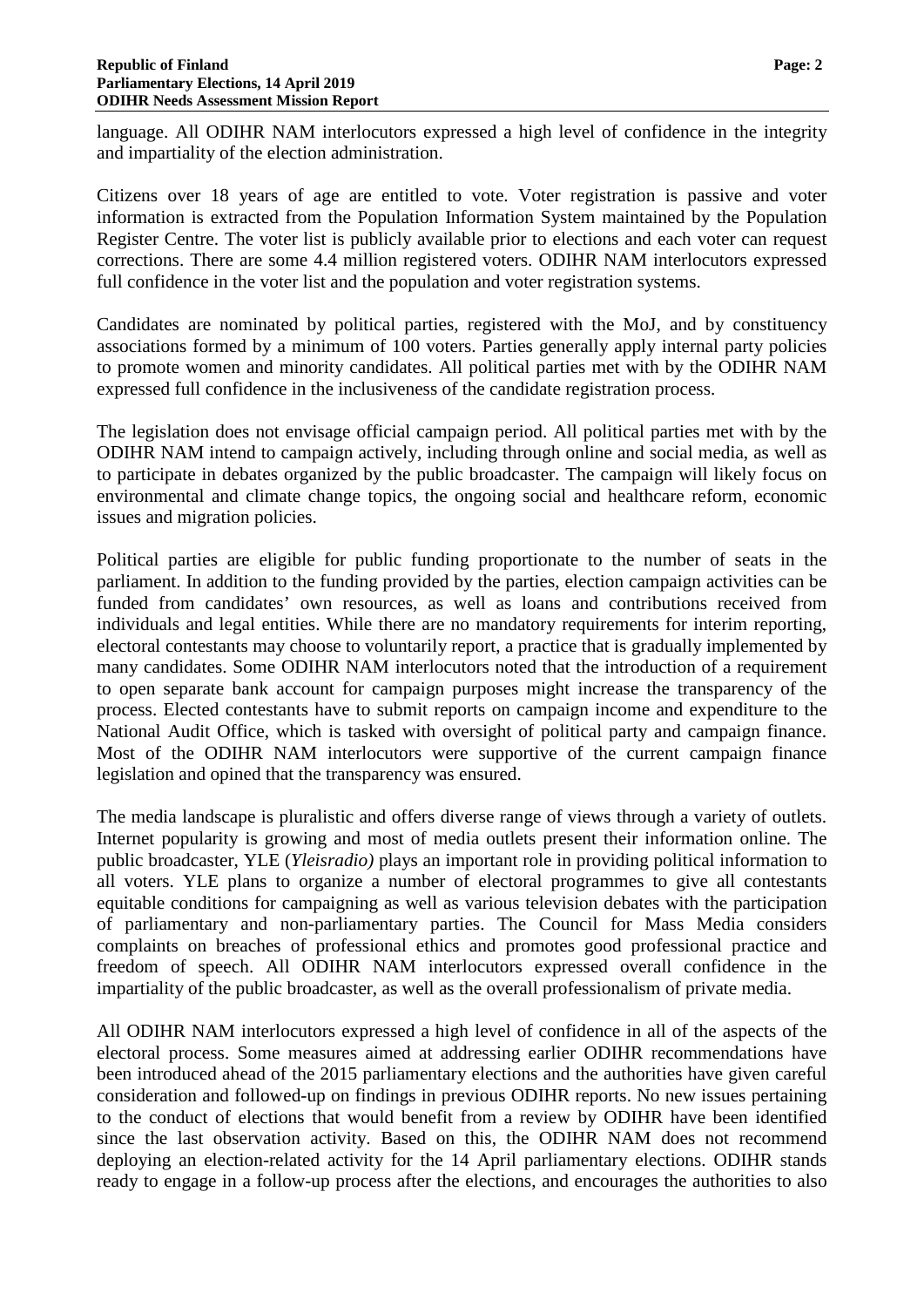consider issues raised by interlocutors during the course of the ODIHR NAM, including with regard to campaign finance and the participation of persons with disabilities in elections.

#### <span id="page-4-0"></span>**III. FINDINGS**

#### <span id="page-4-1"></span>**A. POLITICAL BACKGROUND**

Finland is a parliamentary republic with legislative powers vested in a 200-member unicameral parliament *(Eduskunta)* and with the president as the head of state. The parliament enacts laws, decides on the state budget, supervises the activities of authorities subordinated to the government, and adopts international agreements. The parliament also elects the prime minister who is officially appointed by the president. The prime minister nominates the other members of the government who are appointed by the president. The president exercises powers in foreign affairs, national defense and appointing judges.

The last parliamentary elections were held on 19 April 2015 and nine political parties entered the parliament. The Centre Party won 49 seats, the Finns Party – 38, the National Coalition Party - 37, the Social Democratic Party – 34, the Green League – 15, the Left Alliance – 12, the Swedish People's Party  $-9$ , the Christian Democrats  $-5$  and the Åland Coalition - 1. A total of 83 women (some 40 per cent) are members of the outgoing parliament.

A coalition government was subsequently formed comprising the Centre Party, the Finns Party and the National Coalition Party. Following the election of a new Finns Party leader in June 2017, the leaders of the two other coalition parties in the government ceased their co-operation with the Finns Party. This led to a split in the Finns Party itself with 17 members of the parliament forming a new parliamentary group, Blue Reform, which later joined the governing coalition.

ODIHR deployed an Election Assessment Mission for the 17 April 2011 parliamentary elections, which found that elections "were professionally administered, commanding high levels of stakeholder confidence".<sup>[1](#page-4-3)</sup> Most recently, ODIHR undertook Needs Assessment Mission for the 2018 presidential election, but did not recommend any election-related activity.

#### <span id="page-4-2"></span>**B. ELECTORAL SYSTEM AND LEGAL FRAMEWORK**

The parliament is elected for a four-year term under a regional proportional representation system with no legal threshold to enter the parliament. The country is divided into 12 multi-member regional districts, each returning a different number of elected members using the d'Hondt method, and one single-member regional district.<sup>[2](#page-4-4)</sup> Before each election, the State Council determines the number of seats in each district in proportion to the number of voters, based on the data obtained from the Population Information System (POIS), administered by the Population Register Center (PRC).<sup>[3](#page-4-5)</sup> While the number of members of parliament coming from each district can change for each election, the district of Åland always elects one representative.<sup>[4](#page-4-6)</sup>

<span id="page-4-4"></span>

<span id="page-4-3"></span><sup>&</sup>lt;sup>1</sup> See <u>all previous ODIHR reports on Finland.</u><br><sup>2</sup> Helsinki electoral district returns 22 members of parliament, Uusimaa – 36, Varsinais-Suomi – 17, Satakunta – 8, Häme – 14, Pirkanmaa – 19, Southeast – 17, Savo-Karelia – 15, Vaasa – 16, Central Finland

<span id="page-4-6"></span><span id="page-4-5"></span>

<sup>– 10,</sup> Oulu – 18, Lapland – 7, and Åland – 1.<br>
<sup>3</sup> State Council <u>decision</u> from 8 November 2018.<br>
<sup>4</sup> The Åland Islands have special constitutional status, regulated by the Act on the Autonomy of the Åland Islands.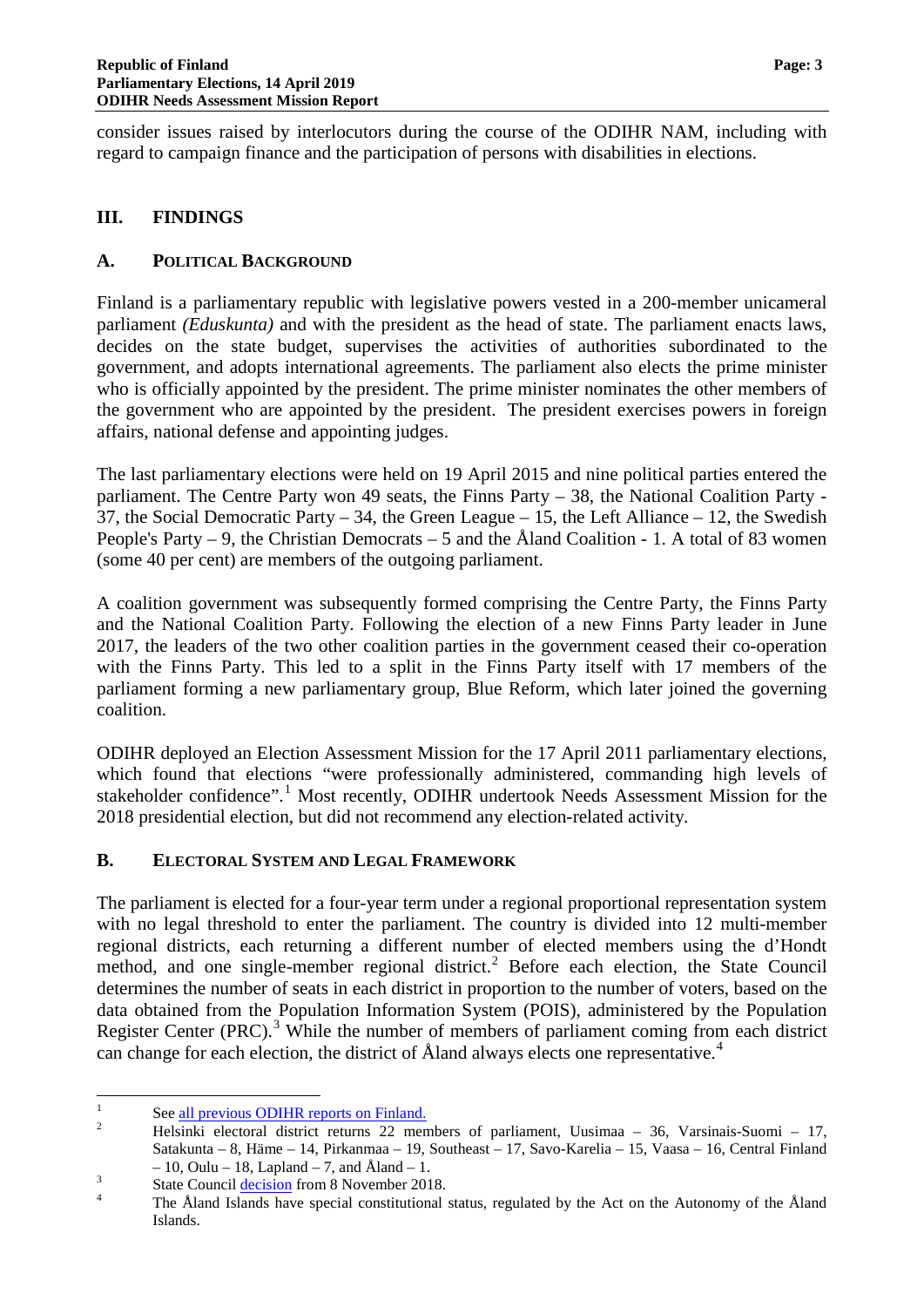No concern was raised regarding the seat distribution process. However, some ODIHR NAM interlocutors raised concerns regarding the significant differences between the number of mandates in different districts resulting in the disproportionate natural thresholds that may undermine the equality of the vote.<sup>[5](#page-5-0)</sup> Some ODIHR NAM interlocutors also commented on the workload of the lower-level election administration in larger constituencies required for registration of candidates and processing the election results.

The parliamentary elections are primarily regulated by the Constitution and the Election Act. The Act on Candidate's Election Funding and the Act on Political Parties contain provisions to the party and campaign finances as well as general regulations for equal coverage of all political parties in the media. Certain provisions of the Criminal Code include sanctions for electionrelated violations, such as fraudulent voting or falsification of election results. The Ministry of Justice (MoJ) may issue guidelines, decisions and instructions to further regulate the conduct of the elections. In addition, Finland is a party to major international and regional instruments related to democratic elections.<sup>[6](#page-5-1)</sup>

The election legislation has remained essentially unchanged since the last parliamentary elections. However, several changes were adopted, such as the 2017 amendments to the Election Act that introduced postal voting for those permanently living abroad and being abroad during the advance voting.<sup>[7](#page-5-2)</sup> In addition, the 2016 amendments introduced provisions to strengthen the impartiality of the election bodies by prohibiting membership of candidates and their close relatives in the election administration. The most recent amendments were adopted in 2018, which, among others, provide the possibility for voters to obtain information polling cards electronically.[8](#page-5-3) All ODIHR NAM interlocutors expressed confidence in the legal framework and its implementation.

The authorities have given careful consideration and adopted some measures aimed at addressing ODIHR prior recommendations, such as introducing explicit provisions for election observers and adjusting the deadlines for the advance voting, and counting and tabulation procedures. However, other recommendations remain to be addressed. These include ensuring more effective mechanisms for resolution of election-related complaints by specifying limited time periods for their lodging and adjudication, as well as removing the restriction on the right to stand in elections for individuals holding military office. ODIHR NAM interlocutors noted that a change in respect of this latter provision necessitates amendment of the Constitution, a process that requires a vote by two consecutive parliaments.

<span id="page-5-0"></span><sup>&</sup>lt;sup>5</sup> The electoral system has no legal threshold and the disparity in the size of constituencies results in wide variation in the natural threshold required to win a seat in different parts of the country. For instance, in the Lapland constituency that has 7 allocated seats, the natural threshold was about 11 per cent in the 2015 parliamentary elections. However, in the Uusimaa constituency which has 36 seats, it was some 2.5 per

<span id="page-5-1"></span>cent. <sup>6</sup> Including the 1950 European Convention on Human Rights, 1966 International Covenant on Civil and Political Rights, 1965 International Convention on the Elimination of All Forms of Racial Discrimination, 1979 Convention on the Elimination of All Forms of Discrimination against Women, 1990 International Convention on the Protection of the Rights of All Migrant Workers and Members of their Families, 1995 EU Framework Convention for the Protection of National Minorities, 2003 UN Convention against Corruption, and 2006 Convention on the Rights of Persons with Disabilities. Finland is also a member of

<span id="page-5-2"></span>the Council of Europe's Venice Commission and Group of States against Corruption (GRECO).<br>The [MoJ](https://vaalit.fi/en/article/-/asset_publisher/1410853/kirjeaanestys-ensimmaista-kertaa-kaytossa-eduskuntavaaleissa-2019) produced video and other online information material explaining the method of postal voting and the required safeguards to protect the secrecy of the vote. According to the MoJ some 250,000 Finish s citizens permanently reside abroad.<br><sup>8</sup> Other amendments were minor technical changes related to the European Parliament elections.

<span id="page-5-3"></span>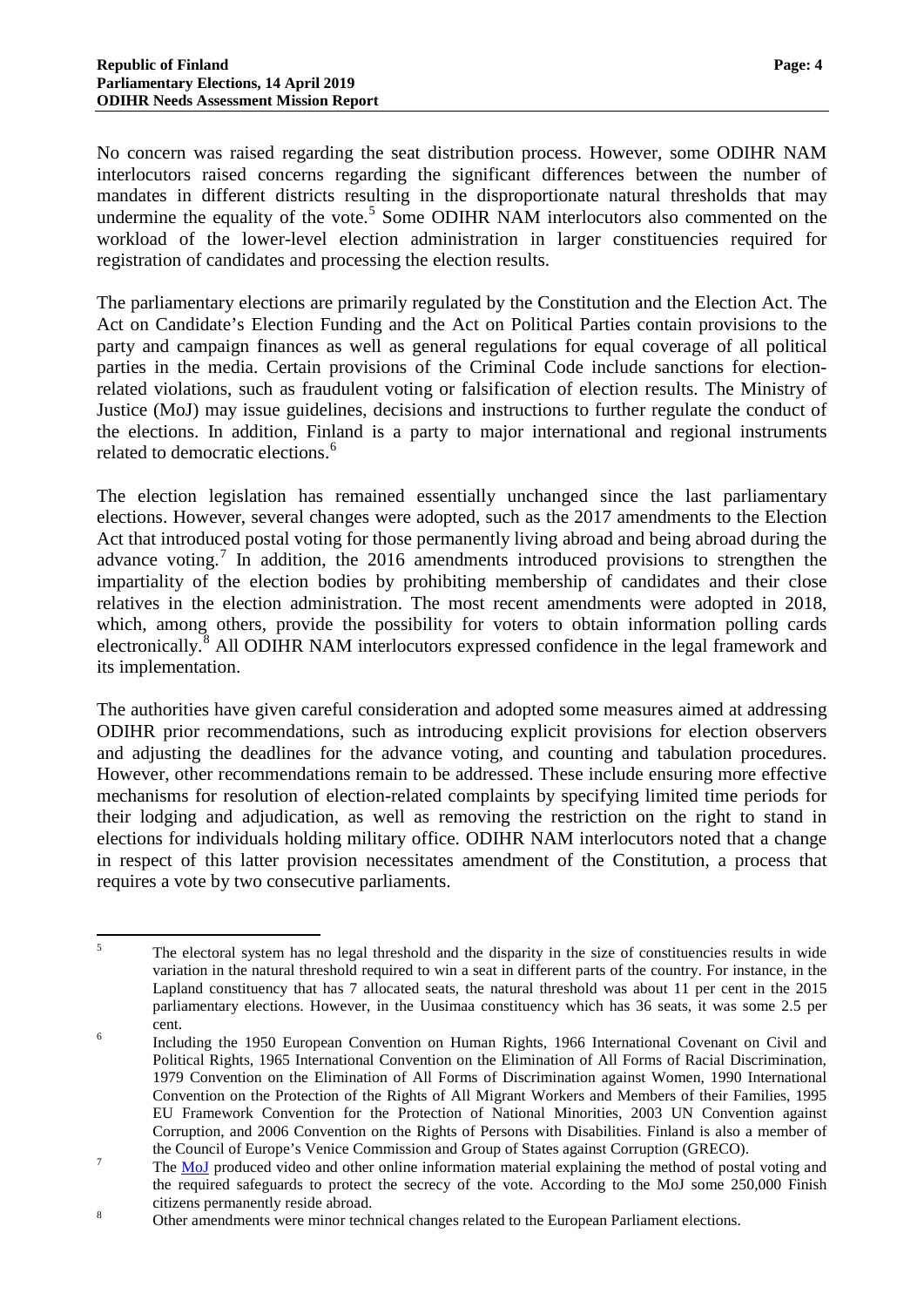The Election Act contains provisions for complaints related to the registration of voters, election results and decisions on the voting districts. Other election-related complaints are dealt with under the Administrative Judicial Procedure Act, which does not contain strict deadlines for certain parts of the electoral process, such as candidate registration or composition of the election administration, and thus may not provide timely and effective remedy before the end of an electoral process. However, according to the law, an administrative decision that has become final may be subject to extraordinary appeal by means of a procedural complaint. ODIHR NAM interlocutors noted that, traditionally, there are very few election-related complaints submitted to courts. The right to appeal against the final results of parliamentary and local elections is granted to each eligible voter and can be submitted to the regional administrative courts no later than 14 days after the publication of the results.<sup>[9](#page-6-1)</sup> The decisions of the provincial administrative courts can be appealed to the Supreme Administrative Court.

#### <span id="page-6-0"></span>**C. ELECTION ADMINISTRATION**

The MoJ is the supreme electoral authority, which oversees the organization of elections and has overall responsibility for their conduct. In addition to administering elections on the central level, the MoJ issues instructions to lower-level administration on various aspects of the electoral process and implements a number of voter education projects. This includes advertisements in social media, videos on television and distribution of brochures. The MoJ organizes trainings for the lower-level election administration and for political parties on some specific election-related issues.<sup>[10](#page-6-2)</sup>

The MoJ supervises 13 District Electoral Committees (DECs) established in each of the 13 electoral districts, and 317 Municipal Central Election Committees (MECs) in each municipal council. These are permanent bodies composed of representatives of political parties and appointed for a four-year term by provincial offices and local councils in each of the electoral districts and municipal councils, respectively. The DECs are mainly in charge of candidate registration, while MECs are responsible for most of the logistical preparations for elections. In addition, 1,943 polling stations will operating on election day, including 900 for advance voting, as well as 219 in 86 different locations abroad.

Electoral bodies at all levels consist of a chairperson, deputy, three members and their substitutes.<sup>[11](#page-6-3)</sup> Electoral contestants are entitled to have one representative and a deputy in each electoral district. While there are no specific legal requirements for gender representation in the election administration, gender balance is observed in the framework of the 1986 Act on Equality between Women and Men, which requires at least 40 per cent of each gender in all public institutions. All ODIHR NAM interlocutors expressed full trust in the integrity and impartiality in the work of the election administration at all levels.

The legislation contains provisions facilitating universal suffrage through various methods of voting. Voters can cast their ballot on election day, in advance, at home, in prisons, by postal voting and out-of-country.<sup>[12](#page-6-4)</sup> Postal voting will take place from 3 to 6 April and advance voting

<span id="page-6-1"></span><sup>&</sup>lt;sup>9</sup><br><sup>10</sup> Ahead of the 2019 parliamentary elections the MoJ organized training on cybersecurity for political parties

<span id="page-6-4"></span><span id="page-6-3"></span>

<span id="page-6-2"></span>during the campaign period.<br>
<sup>11</sup> For the purpose of counting and sorting of ballots, additional staff may be appointed.<br>
<sup>12</sup> A recent [feasibility study conducted by a working group and coordinated by the MoJ](https://vaalit.fi/en/article/-/asset_publisher/1410853/tyoryhma-nettiaanestyksen-riskit-suuremmat-kuin-hyodyt) concluded th "Online voting should not be introduced in general elections as its risks are greater than its benefits." According to the conclusions of the working group "an online voting system is technically feasible, but technology is not yet at a sufficiently high level to meet all the requirements. There are problems for example in the reconciliation of verifiability and election secrecy."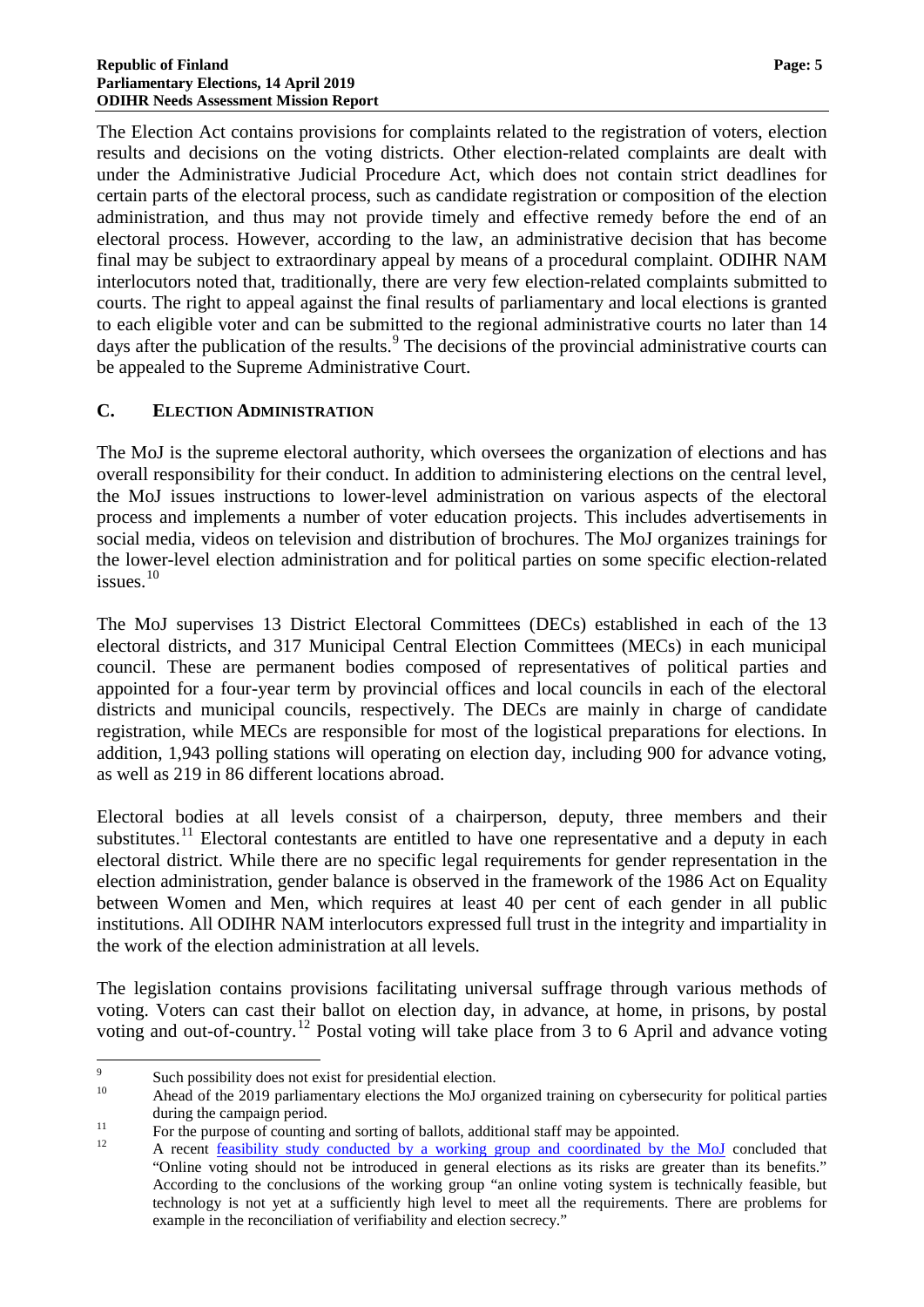from 3 to 9 April.<sup>[13](#page-7-2)</sup> The election legislation provides for special provisions to support the participation of voters with disabilities, such as transportation and specially designed polling stations. The MOJ informed of efforts to facilitate voting for persons with visual impairments, intellectual disabilities, and physical disabilities. In co-operation with civil society organizations, the MoJ produced information on candidates for persons with disabilities. In addition, the MoJ produced materials with voter information in Braille, sign language and easy-to-understand language, targeting voters unfamiliar with elections or those with intellectual disabilities. Notwithstanding these steps, several ODIHR interlocutors noted that further measures are needed to facilitate access of voters with disabilities.<sup>[14](#page-7-3)</sup> Some ODIHR NAM interlocutors also noted that current arrangements for voting in prisons could be improved, particularly with access to electoral and campaign information.

#### <span id="page-7-0"></span>**D. VOTER REGISTRATION**

The Constitution guarantees the voting right of every citizen who has reached 18 years of age by election day. Approximately 4.4 million citizens are eligible to vote. Voter registration is passive and voter information is extracted prior to each elections from the POIS. The voter list is made public 41 days prior to elections. Each voter can obtain voter information from the local register offices either by phone or in the form of extracts, and request corrections. Each voter receives a notification on voting arrangements including information on the polling station where they are entitled to vote. The notifications are sent by post or, if the voter requests, electronically, 24 days before election day.

Complaints regarding the voter register can be submitted to the public administration and appealed to provincial administrative courts and the Supreme Administrative Court whose decision remains final. The voter list is closed for any amendments 12 days before election day, and amendments after this deadline are only permissible based on court decisions with the PRC notified of any such decision in order to ensure timely updates in the system. ODIHR NAM interlocutors expressed full confidence in the voter list and expressed trust in the population and voter registration systems.

#### <span id="page-7-1"></span>**E. CANDIDATE REGISTRATION**

Every citizen with a voting right can stand for parliamentary elections, with the exception of those who are under guardianship and those who hold military office. Several categories of officials also cannot run for elections without first resigning from their office.<sup>[15](#page-7-4)</sup>

Candidates are nominated by political parties or by constituency associations, established by at least 100 voters.<sup>[16](#page-7-5)</sup> Political parties are allowed to form coalitions. While candidates are not required to reside in their constituencies, they can be nominated in only one electoral district. Most political parties met with by the ODIHR NAM informed that despite the lack of legal

<span id="page-7-2"></span><sup>&</sup>lt;sup>13</sup> During the 2015 parliamentary elections some 46 per cent of the voters voted in advance. According to [Statistics Finland,](https://portal.osce.org/portal/page/portal/OSCEIntranet/OSCEhttps:/www.stat.fi/til/evaa/2015/evaa_2015_2015-04-30_kat_002_en.html) during the advance voting women participation is higher. For the most recent [2018](http://www.stat.fi/til/pvaa/2018/pvaa_2018_2018-04-03_tie_001_en.html) presidential election, 52.5 per cent of the voters voted in advance.

<span id="page-7-3"></span> $\frac{14}{2}$  See the 2018 [Parliamentary Ombudsman](https://www.oikeusasiamies.fi/en_GB/-/oikeusasiamies-teki-yllatystarkastuksia-ennakkoaanestyspaikoille-vaalisalaisuuden-turvaamisessa-edelleen-puutteita) report, which noted continued instances of challenges with

accessibility in some polling station and "deficiencies are still found in securing the secrecy of the vote".<br>This includes the Chancellor of Justice of the Government, the Parliamentary Ombudsman, a Justice of the

<span id="page-7-5"></span><span id="page-7-4"></span>Supreme Court or the Supreme Administrative Court, and the Prosecutor-General.<br><sup>16</sup> Political parties are registered by the MoJ upon submission of at least 5,000 support signatures from eligible voters. A party failing to win seats in two consecutive parliamentary elections or gaining less than two per cent of the votes countrywide is de-registered but may re-apply for registration at any time. [Currently there](https://vaalit.fi/en/list-of-registered-parties)  [are 19 registered parties.](https://vaalit.fi/en/list-of-registered-parties)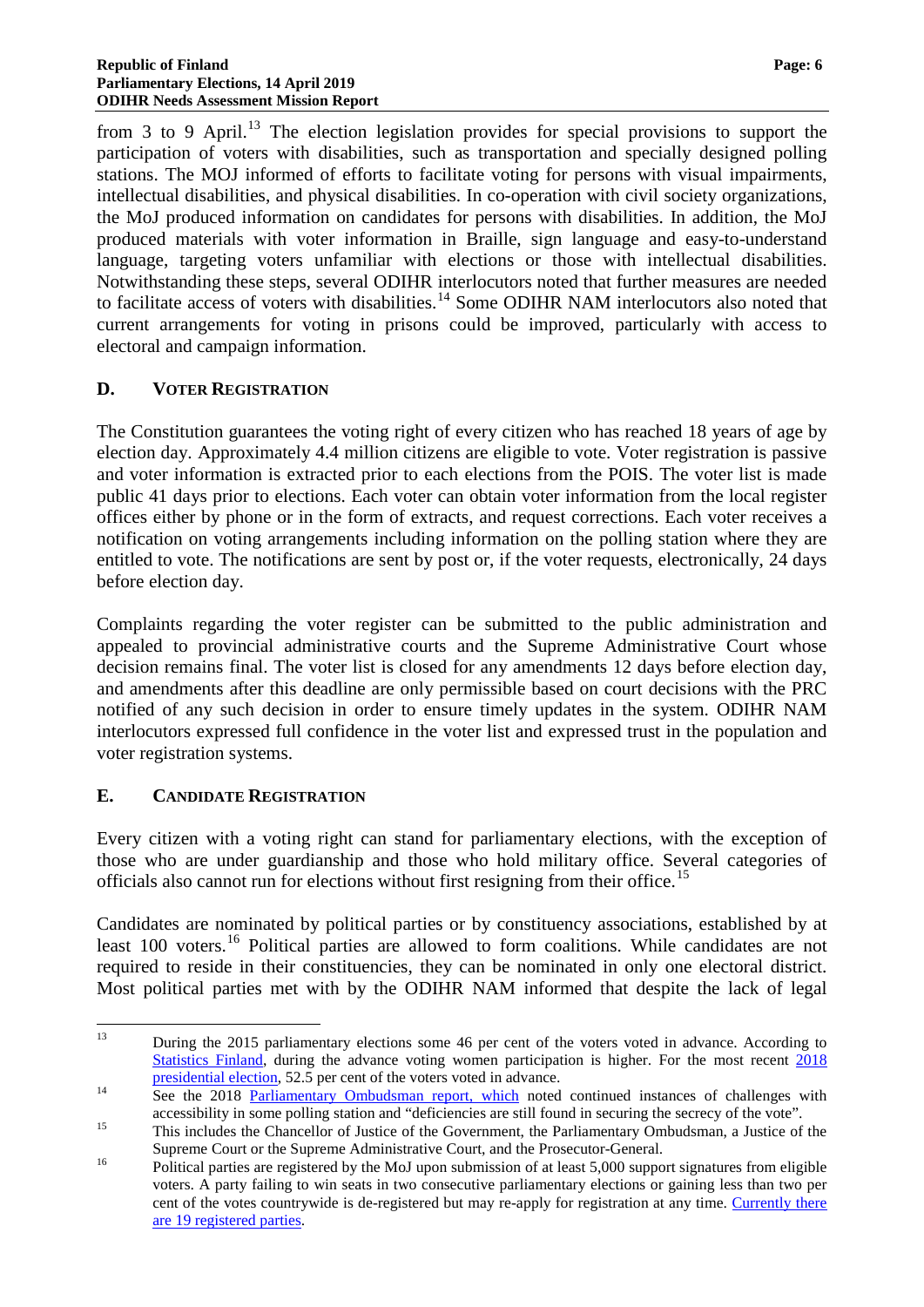requirements for gender representation on candidate lists, parties apply internal policies to promote women candidates.

Political parties and constituency associations are required to submit their candidate lists to the respective DEC 40 days before the elections. After reviewing the lists, each DEC confirms them and randomly assigns numbers to candidates 31 days before the elections.<sup>[17](#page-8-1)</sup> All parliamentary political parties expressed full confidence in the inclusiveness of the candidate registration process.

#### <span id="page-8-0"></span>**F. CAMPAIGN AND CAMPAIGN FINANCE**

The legislation does not envisage an official campaign period and does not contain detailed provisions on the election campaign. All ODIHR NAM interlocutors from the political parties intend to campaign online and through social media, and to participate in the debates organized by the public broadcaster. Campaign advertisements in print media, as well as leaflets, posters and billboards will be used by some of the political parties. According to ODIHR NAM interlocutors, the campaign will likely focus on environmental and more specifically climate change topics, the ongoing social and healthcare reform, economic issues and migration policies. In addition it was indicated, that the debate might focus on the possible figure for the post of the next prime minister.

Campaign finance is regulated by the Act on Candidate's Election Funding and the Act on Political Parties, both last amended in 2010.<sup>[18](#page-8-2)</sup> All parties represented in the parliament are eligible for public funding in proportion to the number of seats held. In addition to the funding provided by the parties, election campaign activities can be funded from candidates' own resources, as well as loans and contributions received from individuals and legal entities. For inkind donations, contestants are obliged to give a voluntary estimate of the donations they include in the financial reports. Some ODIHR NAM interlocutors noted that this and campaigning by third-parties is insufficiently regulated. All contributions received from the same donor should not exceed EUR 6,000 for a candidate and EUR 30,000 for a political party. In addition, each individual campaign contribution and its donor must be disclosed separately, if the value of such a contribution exceeds EUR 1,500.<sup>[19](#page-8-3)</sup>

The legislation does not envisage limits on campaign spending, nor does it impose an obligation on contestants to open a dedicated bank account for all campaign incomes and expenditures. This may potentially allow for cash donations which are not accounted for. Some ODIHR NAM interlocutors noted that opening a separate bank account for campaign purposes might increase the transparency of the process, however most parties see it as an additional burden. Most of the ODIHR NAM interlocutors were supportive of the current campaign finance legislation and opined that the transparency was ensured.

The National Audit office (NAO) is tasked with oversight of political party and campaign financing. The legislation lacks mandatory requirements for interim reporting, however electoral contestants may choose to voluntarily report. The ODIHR NAM was informed that political

<span id="page-8-2"></span>

<span id="page-8-1"></span><sup>&</sup>lt;sup>17</sup><br><sup>18</sup> Vote is given by writing on the ballot the assigned number of the candidate.<br><sup>18</sup> These changes include the introduction of reporting on campaign contributions and expenditures and the ban on anonymous donations. Council of Europe's Group of States against Corruption (GRECO)' Evaluation Report notes that "Finland has shown remarkable progress…it has now in place a new legal framework which aims at providing transparency of financing of election candidates, political parties as well as other entities linked to political parties." See [GRECO Reports on Finland.](https://www.coe.int/en/web/greco/evaluations/finland)<br>
Consent for disclosure is required for donations below EUR 1,500.

<span id="page-8-3"></span>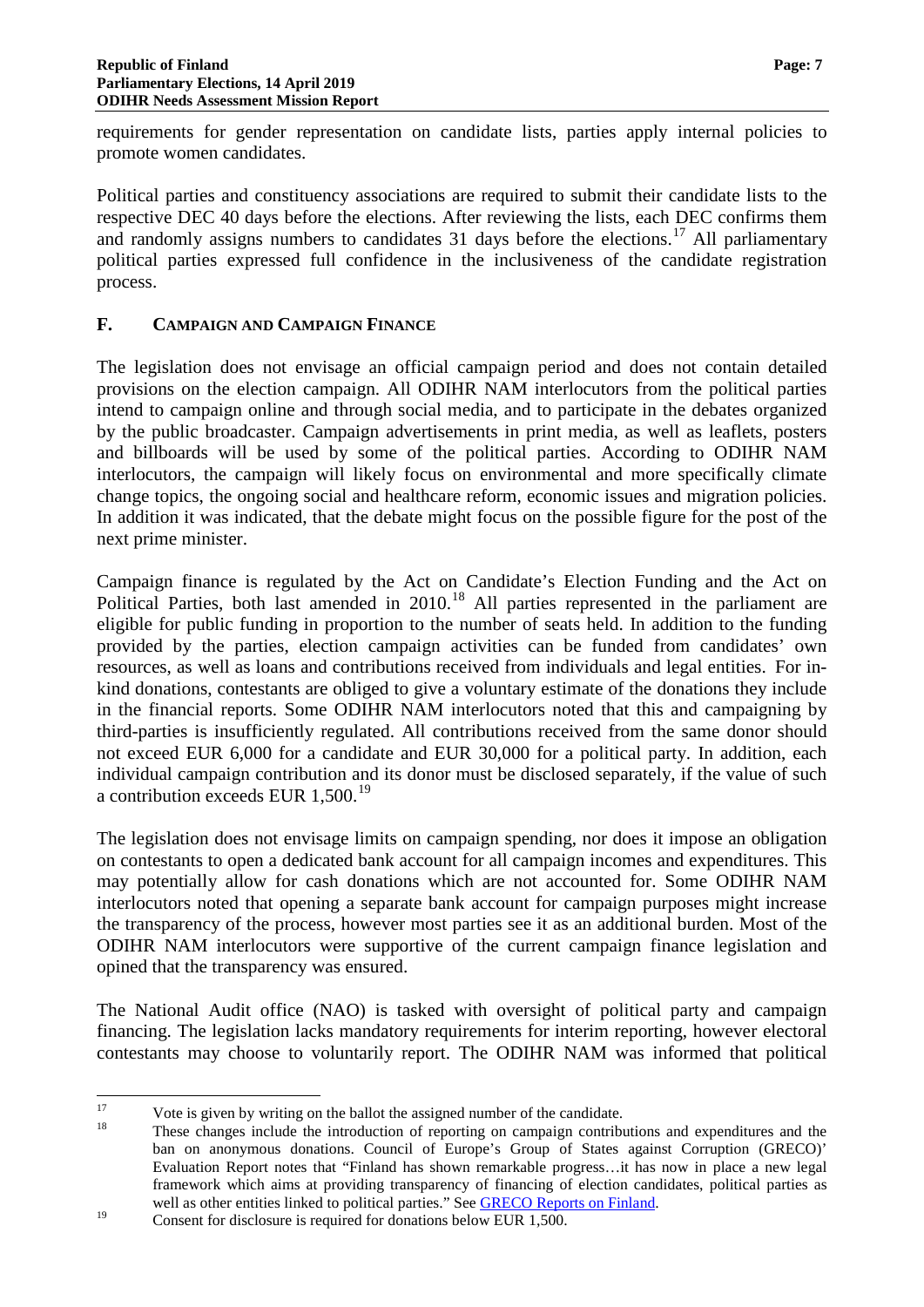parties rarely submit interim reports, however the candidates increasingly are disclosing their campaign incomes and expenditures before election day. All political parties and candidates elected to parliament are obliged to submit detailed financial reports to the NAO two months after the elections and annually on their regular financial activities. The NAO is vested with sanctioning powers in situations where required documents or information are not submitted, corrected or completed. The NAO publishes all financial reports online and reports to the parliament on the audits of the campaign reports within eight months and on the reports for the regular financial activities of the parties annually.<sup>[20](#page-9-1)</sup>

#### <span id="page-9-0"></span>**G. MEDIA**

The media landscape is pluralistic and characterized by a variety of public and private radio and television channels, as well as a range of newspapers. Internet popularity is growing and most media outlets present their information online.<sup>[21](#page-9-2)</sup> While the print media are playing an important role in the dissemination of political information, their circulation continues to decline.<sup>[22](#page-9-3)</sup> The public broadcaster, YLE (*Yleisradio)*, with its four national television channels and regional network of channels presented in Finnish, Swedish and Sami languages, plays an important role in providing political information to all voters. The traditional media landscape is also dominated by a number of private nationwide television channels.

There are no legal regulations on the media coverage during the election campaign and media are largely self-regulated. The YLE's operations are governed by the Act on the Public Broadcaster which requires the public broadcaster to "support democracy and everyone's opportunity to participate by providing a wide variety of information, opinions and debates as well as opportunities to interact" and specifically concerning the parliamentary elections by the Act on Political Parties, according to which "state institutions should treat all parties equally." YLE plans to organize a number of electoral programmes to give all contestants equitable conditions for campaigning as well as various television debates with the participation of parliamentary and non-parliamentary parties.<sup>[23](#page-9-4)</sup> All ODIHR NAM interlocutors expressed overall confidence in the impartiality of the public broadcaster as well as the overall professionalism of private media.

The Council for Mass Media is a self-regulating independent body, which promotes good journalistic practice and considers complaints on breaches of professional ethics.<sup>[24](#page-9-5)</sup> It is comprised of a chairperson and 13 members appointed for a three-year term. The Council is tasked to interpret and promote professional practice and defend the freedom of speech. It developed guidelines for journalists with the aim of supporting the responsible use of freedom of speech in mass communication, including online outlets.<sup>[25](#page-9-6)</sup> The Council's decisions are published on its website, including the complete decision if the complaint is upheld.

<span id="page-9-1"></span><sup>20</sup> According to the NAO some 40 to 50 political entities are audited annually.<br>
21 As per the official state [statistics](http://www.stat.fi/til/sutivi/2013/sutivi_2013_2013-11-07_tie_001_en.html) published on 4 December 2018, 89 per cent of the population uses the

<span id="page-9-3"></span><span id="page-9-2"></span>Internet and 76 per cent uses it several times a day.<br>22 According to [Statistics](http://www.stat.fi/til/jvie/2013/jvie_2013_2014-11-25_tau_002_en.html) Finland from 23 November 2018 the publishing industry "is still clearly the biggest sector by its volume in the Finnish media market. However, the sales of daily newspapers and periodicals

<span id="page-9-4"></span>continued their nearly decade-long fall in 2017."<br>According to YLE some 45 hours of election-related programs will be broadcast during the campaign.<br>In 2018, the Council for Mass Media has received 318 complaints. Most of

<span id="page-9-5"></span>the right to reply or lack of action to correct mistakes in published articles.<br> [Guidelines](http://www.jsn.fi/en/guidelines_for_journalists/) came into force on 1 January, 2014.

<span id="page-9-6"></span>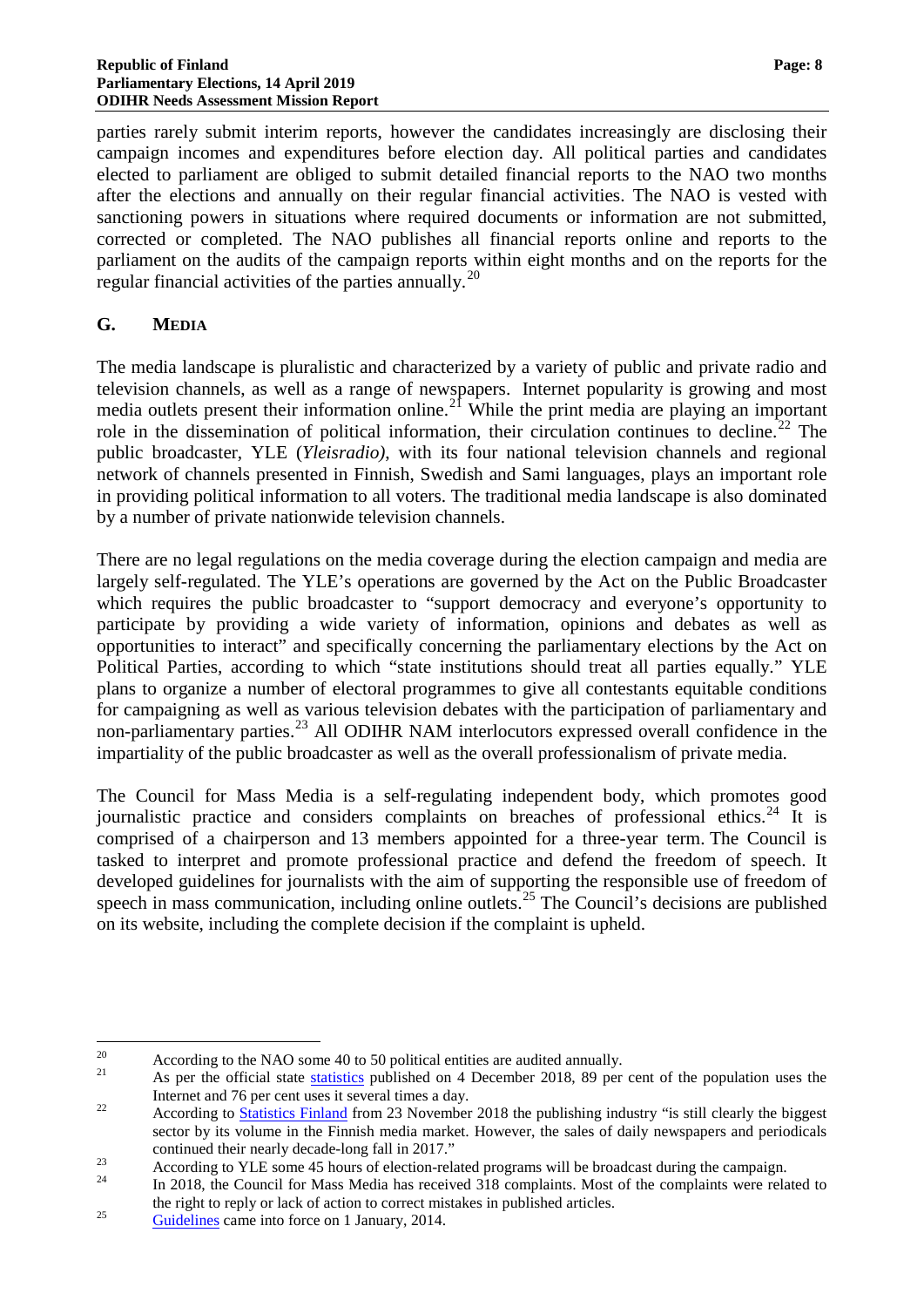#### <span id="page-10-0"></span>**IV. CONCLUSIONS AND RECOMMENDATIONS**

All ODIHR NAM interlocutors expressed a high level of confidence in all of the aspects of the electoral process. Some measures aimed at addressing earlier ODIHR recommendations have been introduced ahead of the 2015 parliamentary elections and the authorities have given careful consideration and followed-up on findings in previous ODIHR reports. No new issues pertaining to the conduct of elections that would benefit from a review by ODIHR have been identified since the last observation activity. Based on this, the ODIHR NAM does not recommend deploying an election-related activity for the 14 April parliamentary elections. ODIHR stands ready to engage in a follow-up process after the elections, and encourages the authorities to also consider issues raised by interlocutors during the course of the ODIHR NAM, including with regard to campaign finance and the participation of persons with disabilities in elections.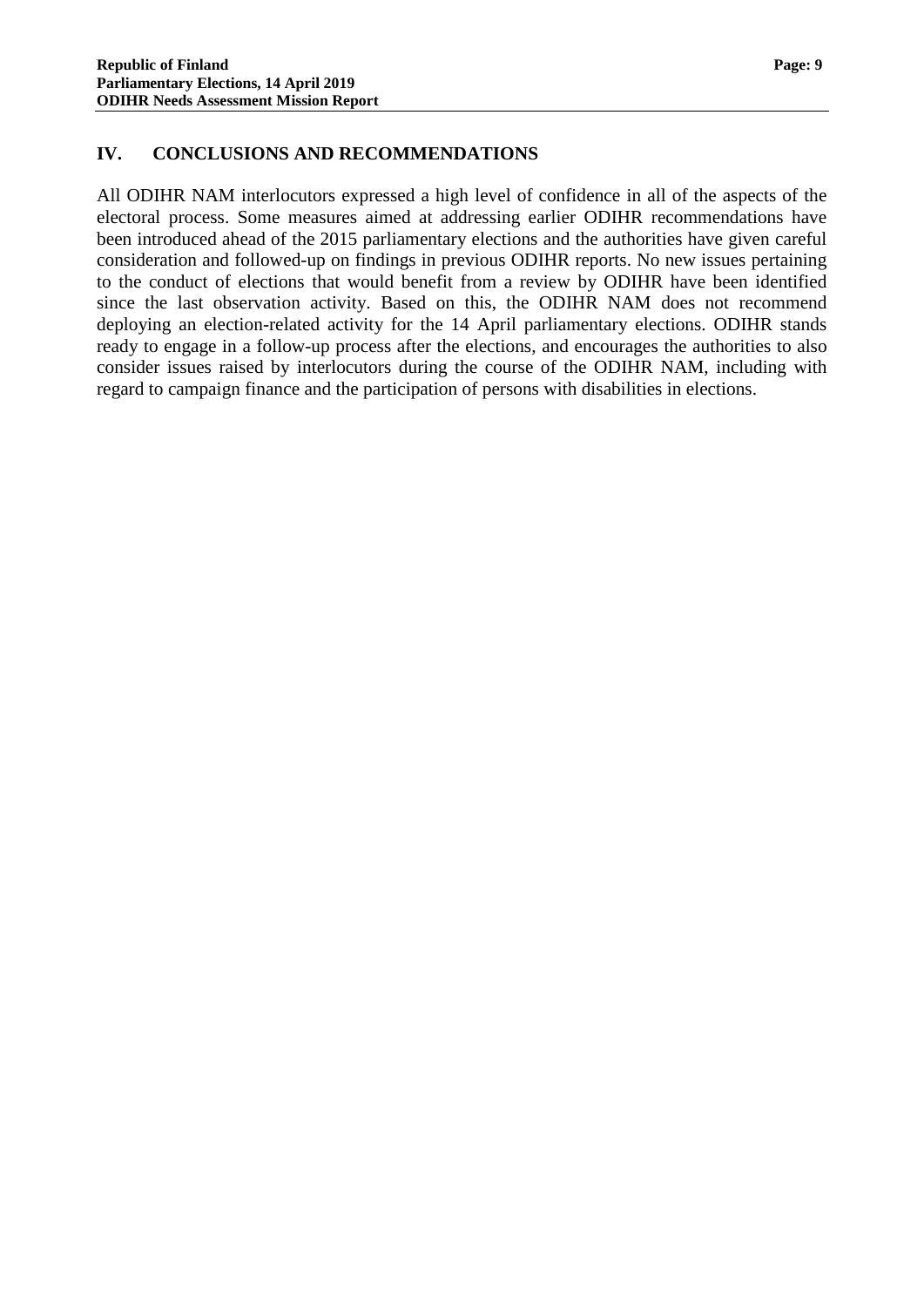#### <span id="page-11-0"></span>**ANNEX: LIST OF MEETINGS**

#### **Ministry for Foreign Affairs**

Sari Rautio, Director, Unit for Security Policy and Crisis Management Leena Ritola, Director, Passport Unit, Department for Consular Services Iiris Strandman, Administrative Attaché, Unit for Security Policy and Crisis Management Jaakko Koivusaari, Attaché, Council of Europe and the OSCE's human dimension, Unit for Human Rights Policy

#### **Ministry of Justice**

Johanna Suurpää, Director of the Unit for Democracy, Language Affairs and Fundamental Rights Arto Jääskeläinen, Director of Electoral Administration Heini Huotarinen, Ministerial Adviser

#### **The Supreme Administrative Court**

Kari Kuusiniemi, President of the Supreme Administrative Court Anne E. Niemi, Justice

#### **National Audit Office**

Jaakko Eskola, Director of Financial Audit

#### **Population Registration Centre**

Timo Salovaara, Director, Population Information Services Pauli Pekkanen, Development Manager Otto Palmu, Product Manager

#### **Political Parties**

Aila Paloniemi, Chairperson of the OSCE PA Delegation of Finland, Member of Parliament, the Centre Party of Finland Pia Kauma, Member of Parliament, deputy member of the OSCE PA Delegation of Finland, the National Coalition Party Ilkka Kantola, Member of Parliament, deputy member of the OSCE PA Delegation of Finland, Social Democratic Party Joonas Leppänen, Party Secretary, Left Alliance Fredrik Guseff, Party Secretary, Swedish People's Party of Finland Maria Grundström, Campaign Manager, Swedish People's Party of Finland Mika Raatikainen, Member of Parliament, Finns Party Sakari Puisto, Political Planner, Finns Party Matias Turkkila, Managing Editor, Finns Party Lasse Miettinen, Party Secretary, the Greens in Finland Antti Vesala, Programme Coordinator, the National Coalition Party Tuomas Meriniemi, International Officer, the Centre Party of Finland Antton Rönnholm, Party Secretary, Social Democratic Party Pekka Sinisalo, Campaign Manager, Blue Reform Marja Nousiainen, Communications Manager, Blue Reform

#### **Council for Mass Media**

Elina Grundström, Chairperson

#### **The Finnish Broadcasting Company YLE** *(Yleisradio)*

Petri Kejonen, Head Producer, Elections